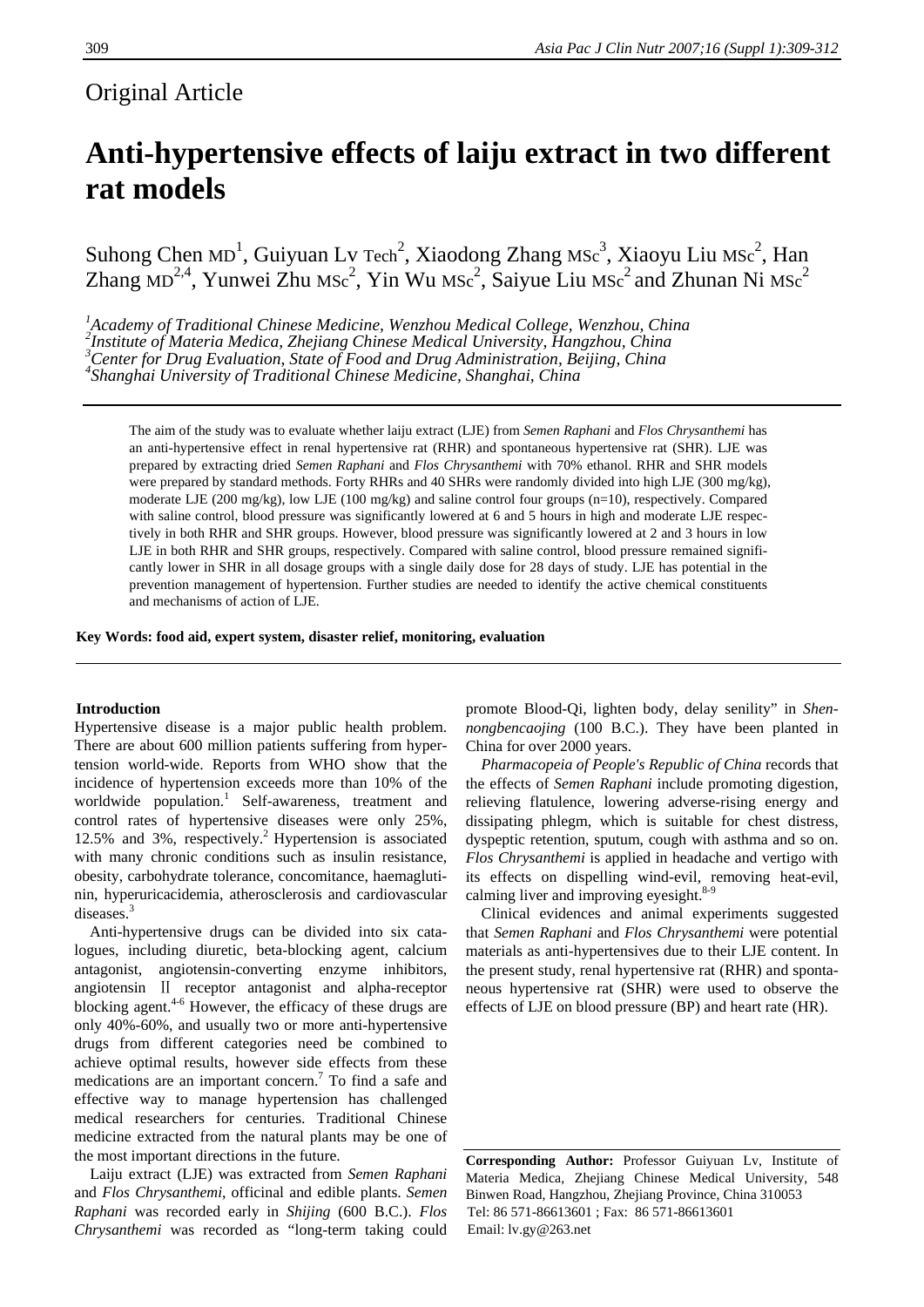#### **Materials and methods** *Animals*

Sprage-Dawley rats, initially weighing 160-200 g, were purchased from experimental animal center, Academy of Medical Science of Zhejiang, China. Spontaneous hypertensive rats, weighing 180-220 g, were purchased from medical experimental animal center of Shanghai, Academia Sinica, China. Animals were kept at constant room temperature (20-25°C) and relative humidity (55%-75%), under a 12-hour light-dark cycle, and free access to food and water at all times. All animals were allowed to acclimatize to their holding cages for 3-4 days before any behavioral or surgical procedures. The study was performed after prior approval from the local ethical committee for animal experimentation in Zhejiang Chinese Medical University, China.

## *Preparation of the herb extract*

Dried *Semen Raphani* and *Flos Chrysanthemi* was extracted with 2 x 70% ethanol, solvent was removed by vacuous. The LJE extract contained 1.5% of flavonids. LJE solution was prepared by dissolving the LJE extract into three different concentrations (30 mg/mL, 20 mg/mL, 10 mg/mL) with 0.9% saline.

#### *Replication of renal hypertensive rat model*

SD rats were anesthetized with 3% Pentobarbital sodium (30 mg/kg) by intraperitoneal injection. A ventral median line incision was performed, then a ring-shaped silver clip with 0.2 mm internal diameter was placed around the left renal artery. After six weeks, systolic pressure was measured by an indirect tail-cuff sphygmomanometer in preheated (37℃, 15 min) conscious rats. SD rats were con-



**Figure 1.** Effects of different concentrations of LJE or saline on BP for 6 hours in RHR. n=10. \**p*<0.05, \*\**p*<0.01.



**Figure 2.** Effects of different concentrations of LJE or saline on BP for 6 hours in SHR. n=10. \**p*<0.05, \*\**p*<0.01.

sidered to be renal hypertensive rat when systolic pressure was above 18.7 Kpa (140 mmHg).

#### *Measurement of BP and HR in RHR with LJE*

RHRs were randomly divided into four groups, each receiving one of the following treatments: (i) LJE-high dose (30 mg/mL, Institute of Materia Medica, Zhejiang Chinese Medical University) (n=10), (ii) LJE-moderate dose (20 mg/mL)  $(n=10)$ , (iii) LJE-low dose (10 mg/mL)  $(n=10)$ , (iv) saline control (0.9% saline)  $(n=10)$ . BP and HR were measured by RBP-1 blood pressure measurement of rats (Institute of Clinical Medicine, China-Japan Friendship Hospital, Beijing) at 0 h, 1 h, 2 h, 3 h, 4 h, 5 h, 6 h after one intragastric administration (10 mL/kg).

#### *Measurement of BP and HR in SHR with LJE*

SHRs were the same as the RHRs with respect to dosage, route of administrations and method of measurements. This experiment included two parts, (i) After given one dose, BP and HR were measured at 0 h, 1 h, 2 h, 3 h, 4 h, 5 h, 6 h. (ii) After multiple dosage administrations, BP and HR were measured once daily at 2 hours after the once daily intragastric administration for 7 days in the first stage, BP and HR were then measured once weekly at 2 hours after the once daily intragastric administration for 4 weeks in the second stage.

#### *Statistical analysis*

Data was analyzed using Microsoft Excel XP. Difference between the treatment and control at each point was analyzed by student *T*-test. Data were expressed as mean in all figures.

## **Results**

## *Effects of LJE on BP and HR of RHR with one intragastric administration*

Compared with saline control, BP of RHR was significantly decreased from 2-6 hours in both high and

moderate LJE groups (*p<*0.01 or *p<*0.05; Fig1). However, BP of RHR was only significantly lowed at 2 h in low LJE group  $(p<0.05)$  (Fig 1). There were no significant changes in HR in either group (data not shown).

## *Effects of LJE on BP and HR of SHR with one intragastric administration*

Compared to saline control group, three different concentrations of LJE could lower BP of SHR to different degrees with one intragastric administration (*p<*0.01 or *p<*0.05; Fig 2). In high LJE group, BP was significantly lowered at 2 h, 3 h, 4 h and 5 h compared with saline group  $(p<0.01)$  (Fig 2). In moderate LJE group, there were significant differences at 3 h and 4 h (*p<*0.01) and at 2 h and 5 h (*p<*0.05) when compared with saline group (Fig 2). In low LJE group, significant differences were found at 2 h and 3 h  $(p<0.05)$  (Fig 2). However, there were no significant changes in HR in either group (data not shown).

## *Effects of LJE on BP and HR of SHR with multiple intragastric administrations*

With multiple administrations for 28 days, three doses of LJE had an effect on lowering BP of SHR at 2 h after one administration once daily (*p<*0.01 or *p<*0.05; Fig 3), their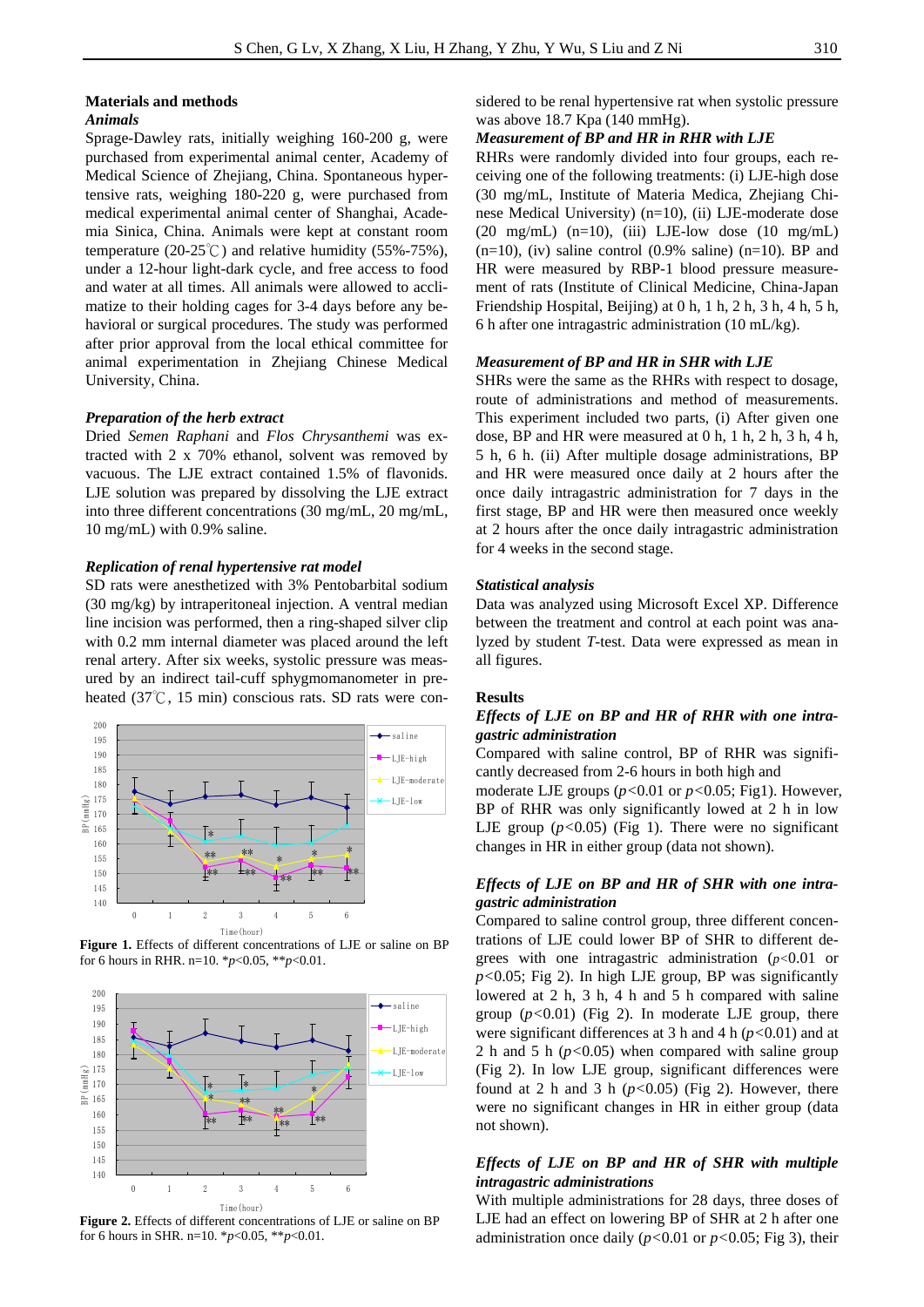

**Figure 3.** Effects of different concentrations of LJE or saline on BP once daily for 28 days in SHR. n=10. \**p<*0.05, \*\**p*<0.01.

action was stable and showed little fluctuation with time. In high LJE group, there were significant differences within 28 days with  $p<0.01$ , compared with saline group (Fig 3). In moderate LJE group, there were significant differences at 1 d, 2 d, 4 d, 7 d, 14 d, 21 d and 28 d with *p<*0.01, and at 3 d, 5 d and 6 d with *p<*0.05 when compared with saline group (Fig 3). In low LJE group, significant differences were found at 2 d, 5 d, 7 d and 21 d (*p<*0.05) (Fig 3), but there were no significant differences at other days while on descending trend. Meanwhile, HR in four groups showed no significant changes during the 28 days (data not shown).

## **Discussion**

The present study suggests that LJE has an antihypertensive effect. We adopted two kinds of hypertensive animal models, RHR and SHR, to observe the influences of LJE on BP and HR with one or multiple intragastric administrations. Compared to saline group, the effects of LJE on decreasing BP can last 6 hours in RHR, and 5 hours in SHR with one administration. The decreasing effects on BP in SHR can last 28 days with once daily administration for 28 day study length. The effects of LJE on HR in two kinds of hypertensive rats showed no significant changes. LJE can lower BP abut has no significant effects on HR.

Traditional Chinese medicine is playing more and more important roles in health and nutrition fields. The main raw materials of health food for auxiliary antihypertension are from natural plants such as *Semen Cassiae*, *Prunella Vulgaris*, *Apocynum Venetum*, *Flos Sophorae*, *Gastrodia Elata*, *Eucommia Ulmoides*, *Puerariae Radix*, leaves of *Cyclocarya Paliurus (batal) iljinsk*, dry extract from *Ginkgo Bilob leaves*, and *Tea Polyphenols*. They have more or less anti-hypertensive effects. $10-11$ 

 Studies from human and animal have indicated that *Semen Raphani* could be suitable for hypertension, hypertension with coronary diseases, endocrine disorders, and digestive or respiratory system diseases.<sup>12</sup> In the treatment of phase-Ⅱ hypertension, *Semen Raphani* lowered blood pressure and cholesterol, which could reduce the incidence of heart diseases, cerebral hemorrhage, coronary diseases and kidney harm caused by hypertension.13 *Se-* *men Raphani* decoction could reduce hyperlipemia and hypertension by diuresis, which is effective to improve primary hypertensive syndromes, especially for phase-Ⅰ and phase- $\prod$  hypertensive patients.<sup>14</sup> Animal experiments also proved that *Flos Chrysanthemi* decoction could decrease blood pressure, dilate coronary artery, increase coronary blood flow, lighten heart muscle ischemia symptom and restrain vasopermeability.<sup>15</sup>

 Studies had shown that the bioactive constituents extracted from plants were mainly flavonoids, alkaloids, anthraquinone and so on.16-19 *Eucommia Ulmoides* contained flavonoids such as *Quercetin, Rutin* and so on, with the possible anti-hypertensive mechanism of depressing the activity of angiotensin-converting enzyme.<sup>20</sup> The antihypertensive effects of Jueming extract are related to the suppression of the renin-angiotensin system, but not to aldosterone, endothelin and atrial natriuretic peptide**.** 21 *Semen Raphani* contained flavonoids, alkaloids and so on.22-23 *Semen Raph*ani lowered BP by dilating vessel and decreasing vascular resistance.<sup>8</sup> The chemical constituents of *Flos Chrysanthemi* include flavonoids, volatile oil, amino acid, infinitesimal elements and so on. $24$  Research of material bases on anti-hypertensive effects indicate that total flavonids of *Flos Chrysanthemi* (57mg/Kg, i.v.) could reduce BP of rats. $^{25}$  Laiju extract was from the prescription of *Semen Raphani* and *Flos Chrysanthemi*. The possible mechanism of action of laiju extract on lowering BP may be related to the renin-angiotensin system.

 In conclusions, LJE can lower BP in RHR and SHR, thus it may be a potential natural product which can be used to manage hypertension. Because of abundant resources of *Semen Raphani* and *Flos Chrysanthemi* in China, it may be possible for these findings to contribute to the development of a health food or natural product to manage hypertension. As there are several limitations in this study, further research is needed to identify bioactive compound(s) and the anti-hypertensive mechanism(s) of action of laiju extract.

#### **Acknowledgement**

The authors would like to acknowledge all the participates. This project funded by Zhejiang Provincial Natural Science Foundation of China under Grant No. ZB0205.